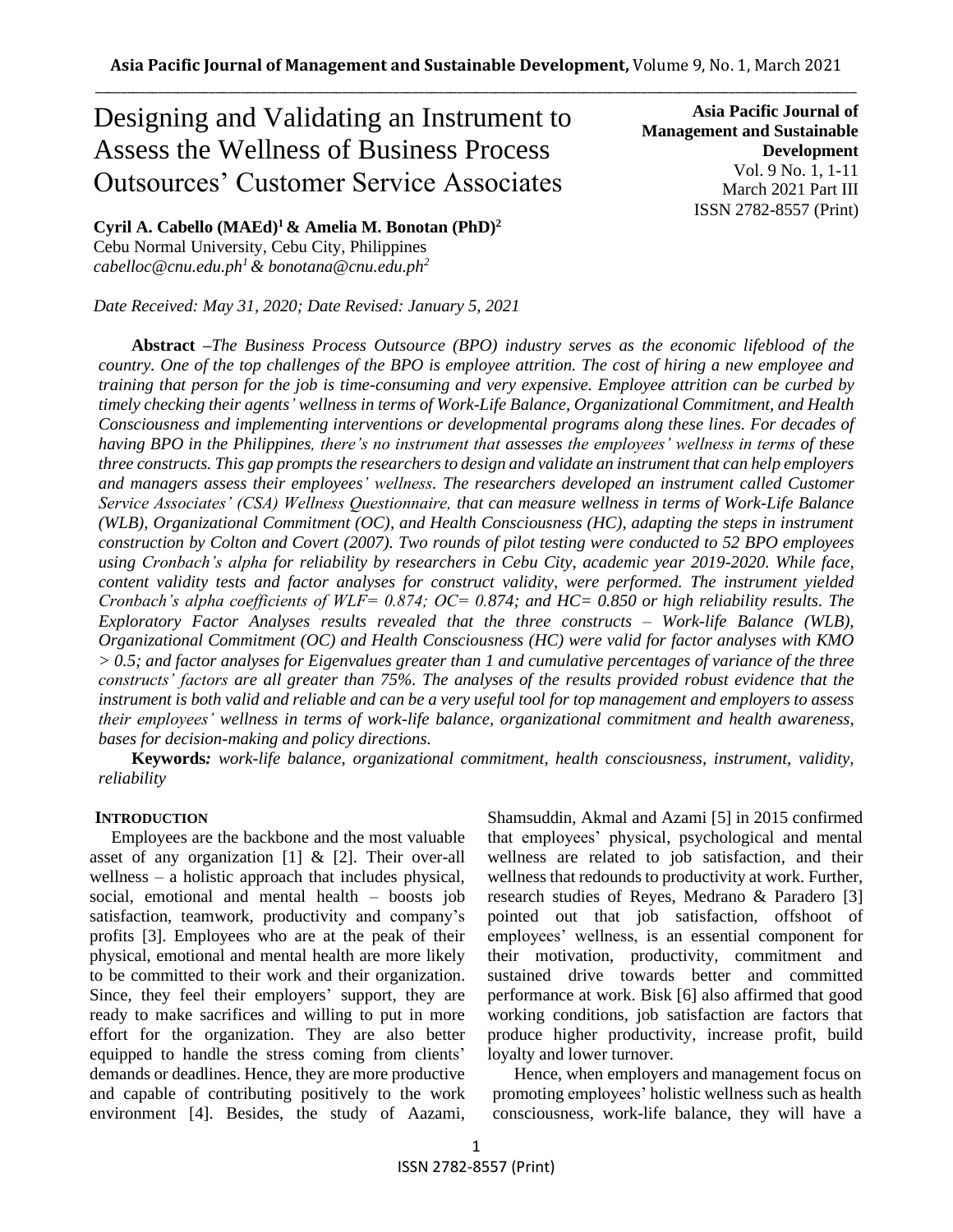happier workforce, who do not feel like being forced to report to work. Further, happy employees stay longer in the company. When management gives premium on employees' wellness, employees are encouraged to stick to their company for long, instead of hopping to better prospects [4].

 One of the robust business sectors in the Philippines today, even in the midst of COVID 19 pandemic, is Business Process Outsourcing (BPO). More than just a lucrative enterprise, it provides quality jobs, encouraging economic growth and investment in the country [7]. The BPO industry has been thriving dramatically and continuously in the past decades since it is introduced in the country in the early 2000s from barely a few employees before, now they have been climbing up to hundred thousands of employed individuals around the globe [8].

 There are primary reasons why people work in the BPO Industry. First, it gives higher pay without discrimination. This is often an enormous advantage for school undergraduates or high school graduates [9]. Whether or not the businesses pay very well, their qualifications for educational attainment are quite lenient. For as long as one's communication skills in English are above average, he has a high chance of employment. Rarely will a call center industry consider one's age when hiring. It's no big deal for them if applicants are above 30 years old, unlike other occupations that impose such a regulation. Likewise, BPO provides a structured work volume that does not need to be brought at home. One's free time will not be occupied with extended workloads [10].

 However, there are also downsides of working in the BPO Industry, such as risks in the employees' wellness in terms of (a) work-life balance, (b) employees' organizational commitment and (c) health consciousness.

 (a) *Work-life balance* means able to manage workloads like deadlines and having a life after work [11]. A relatively modern term, it refers to the juggling of competing demands on the employee which may be tiring and stressful. It is the "fit" between the multiple roles in a person's life. It is generally associated with equilibrium between time and effort dedicated to work and family, social obligations, and other personal activities, in order to maintain an overall sense of harmony in one's life. [12].

 Work-life balance is critical for success in today's competitive business world. A deterrent to burn-out, it affirms the idea that employees need to allocate time not only to professional work, but also

to other aspects of life such as family life, social activities, sports, hobbies, spiritual life, civic activities, other interests and noble pursuits. As the adage goes. "*All work and no play, makes Jack a dull boy*." [12]

 Work-life balance also involves creating and maintaining supportive and healthy work environment which enables employees to have balance between work and personal responsibilities. This strengthens employee productivity and organizational loyalty [13]

 Jim Bird [14], a CEO of an international work-life balance consultancy company, also emphasized that work-life balance is "meaningful achievement and enjoyment in everyday life." He believed that to achieve better work-life balance, each employee needs to work smarter to get more things done in less time.

 However, sometimes, due to the level of stress, exhaustion, and schedule shifting caused by working in this industry, employees would spend their whole period at home sleeping. This curtails their time to talk to their family members, attend social activities or gatherings that they used to before joining BPO such as children's activities in school, occasions, and celebrations [15].

 (b) E*mployees' organizational commitment-* refers to the emotional attachment of the employees towards the company [16]. With the BPO's fast-growing activities, more centers have been established throughout the country. This develops a mindset among its employees that they can easily transfer from one center to another, because getting employed is not so difficult considering that many centers are ramping and even giving sign-in bonuses to newcomers. It now becomes a culture that call center hopping is just okay as long as one already has sufficient experience in the industry [17].

 *(c) Health consciousness* – refers to the extent an employee is informed or educated on the impact of the nature of the job on one's health and wellness, and how one undertakes actions that will keep him healthy [18]. Because of graveyard shifting, it is not normal for the body clock to reverse, given the fact that night time is the usual sleeping period [19]. This will then pose a question if they are health conscious by observing a balanced diet and regular exercise [20].

 With these challenges attached to working in BPOs, some friends of the researchers who are BPO employers and managers expressed their desire to maintain or improve employee and organizational performance, lessen employee attrition, to spare them the added expense of hiring a new , and training that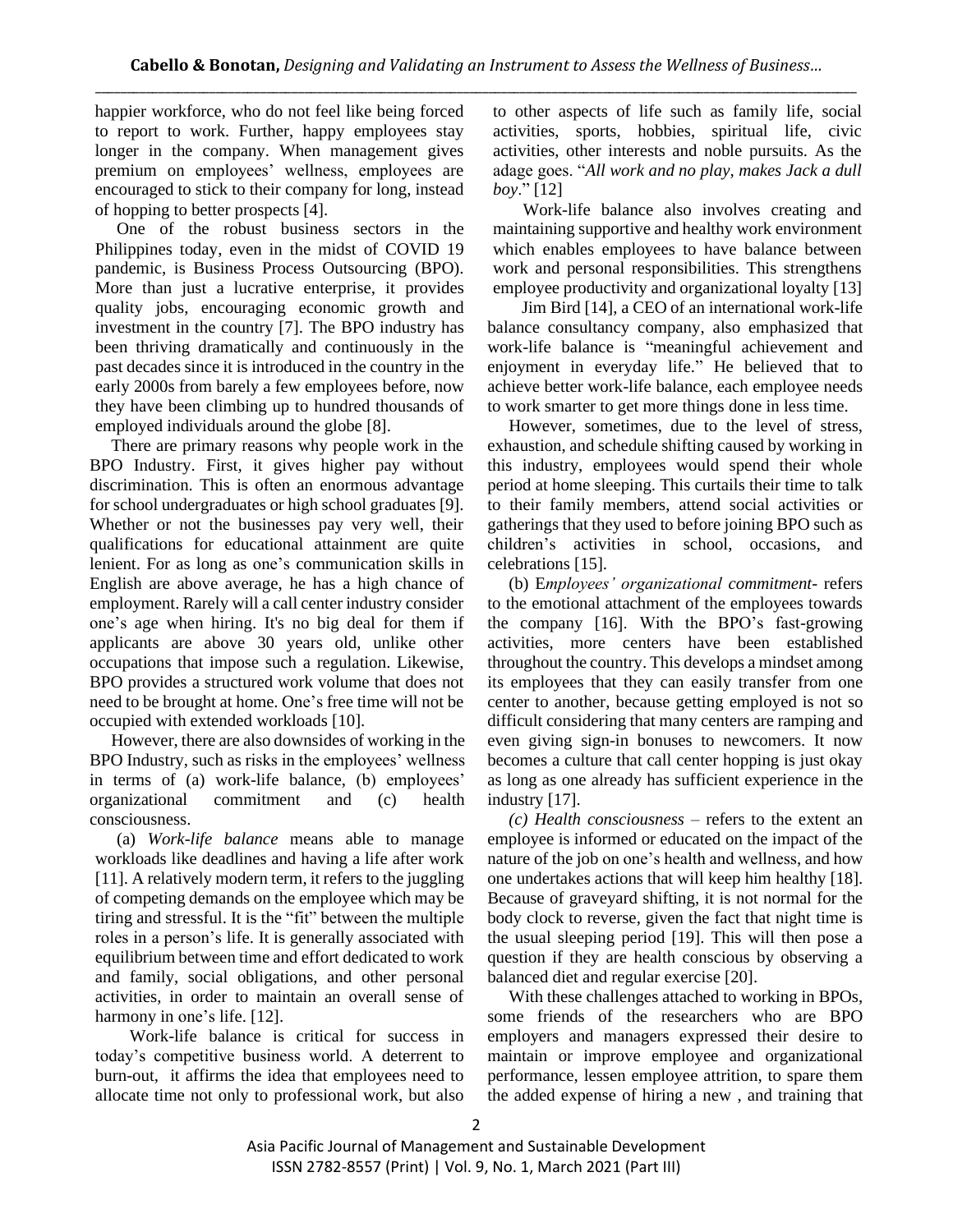person for the job, which is time-consuming and expensive. One way to achieve this goal is by checking their employees' wellness shown in how their customer service associates (CSA) or call center agents manage work and their life after work, establish commitment in the company and stay healthy despite the nature of their job. They requested the researchers for assistance to help them along this line. The information on their employees' wellness in terms of work-life balance, organizational commitment and health consciousness, can serve as basis for strategic human resource management decisions that can translate into improved individual and organizational performance.

 However, the researchers, after making some inquiries, realized that there was no existing tool that assesses the BPO employees on the said constructs. This gap has driven them to want to create an instrument that will assess the concerns raised. This instrument can be used by the BPO employers and management, for hiring or for professional development of the hired customer service associates to curb employee attrition and assist them to survive and flourish in their jobs.

 Moreover, Maslow's Theory of Hierarchy of Needs [21], affirms that people have a hierarchy of needs, which serve as motivation for their decisions and work performance. Often portrayed in a shape of a pyramid, these needs include: basic physiological needs of survival and good health - food, water, clothing and shelter; then when met, the next higher need is to feel safe and secure; then to feel loved and belong to a group; moving up to self-esteem, cognitive needs, aesthetic needs and finally to the top of the pyramid, the need for self-actualization - to achieve one's full potential as a human being.

 In practical terms, professional work provides for people's basic and some higher needs. Their earnings and healthcare are some of the benefits to meet their basic physiological needs. Regular income from work means safety and security. Work also allows people to belong to a group, to develop friendships and close relations among colleagues and management [3]. Besides, work, gives people a feeling of being bonded to the larger society, enhancing their sense of usefulness and belongingness; work as a source of social exchange and individual identities; of contributing to social progress; of having a noble purpose in life. Doing well at work boosts self-esteem that includes the feeling of prestige, competence and sense of accomplishment [12].

 However, at the top of the pyramid, is the need for self-actualization, which is hard to meet with work alone, as the popular dictum says: *"There's more to life than just work*;" and this is where lifestyle choices, having time for family, friends, social activities, civic duties, hobbies, sports, spiritual life, other interests and noble pursuits become so important [12].

## **OBJECTIVES OF THE STUDY**

 This study aims (1) to develop an instrument that will assess the wellness of the BPO Customer Service Associates (CSA) or call center agents in terms of (a) work-life balance, (b) organizational commitment, and (c) health consciousness; and (2) establish evidence of the instrument's validity and reliability.

### **MATERIALS AND METHODS**

In designing the instrument, the researchers followed the steps in the instrument construction process by Colton & Covert, cited by Soroño-Gagani and Bonotan [22] as shown in Figure 1 in the development of the instrument.



Figure 1. Steps in the Instrument Construction Process (*Colton & Covert, cited in Soroño-Gagani & Bonotan, 2017)*

 Colton and Covert defined [22], an instrument as "*a mechanism for measuring phenomena, which is used to gather and record information for assessment, deciding, and ultimately understanding. An instrument such as a questionnaire is typically used to obtain factual information, support observations, or assess attitudes and opinions".* To begin with, the researchers started with a statement of purpose and the focus of the study. It encapsulates the researchers' observations,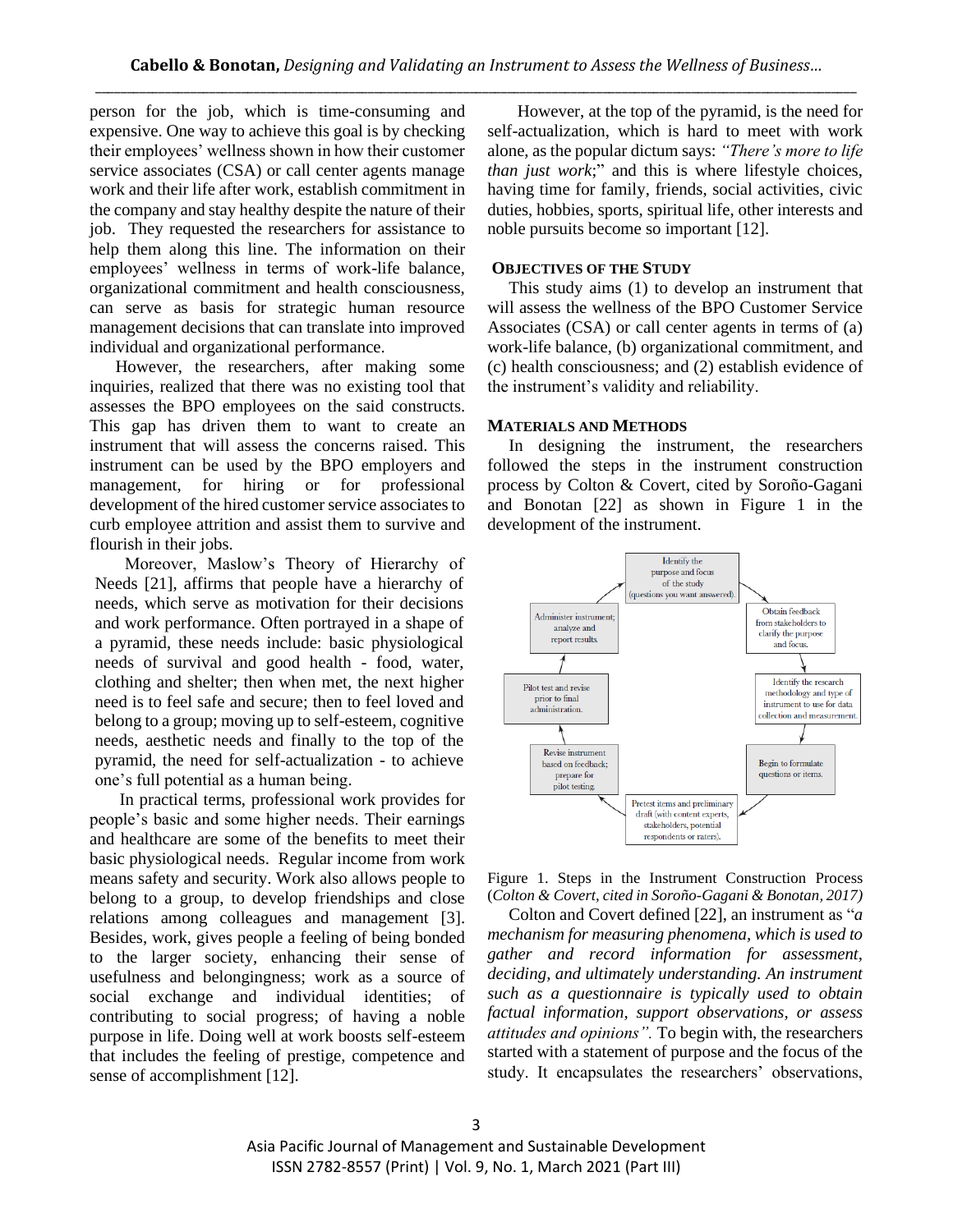points of view, thoughts and interests in conducting the study.

 The next step is to obtain feedback from different stakeholders to achieve clarity of purpose and focus. The researchers made casual talks with some tenured call center agents (2-3 years of tenure), HR specialists, Quality Analysts, Escalation Agents, assistant managers and managers regarding some pertinent information to consider in the process of constructing the instrument. After studying their feedback, the researchers identified the research methodology and type of instrument to use for data collection and measurement.

**Table 1. The Table of Specifications**

| <b>Table 1. The Table of Specifications</b> |                                  |
|---------------------------------------------|----------------------------------|
| Constructs &                                | <b>Suggested Item Stems</b>      |
| <b>Operational</b>                          |                                  |
| <b>Definitions</b>                          |                                  |
| 1. Work-Life Balance                        | A1. Can you still attend         |
|                                             | your children's activities       |
| The extent the                              | school?                          |
| company policies                            | A2. Are you allowed to go home   |
| respect the customer                        | for any emergency cases?         |
| service associates'                         | A3. Can you say "No" to your     |
| (CSA) family, social                        | boss for any work request during |
| responsibilities and                        | rest days?                       |
| obligations                                 |                                  |
| 2. Organizational                           | A1. Do you love your job?        |
| Commitment -                                | A2. Are you willing to put your  |
| The CSA's emotional                         | heart in this company?           |
| attachment to the                           | A3. Are you the Customer         |
| company.                                    | Service Associate who when a     |
|                                             | company is having a rough or     |
|                                             | challenging time, you also feel  |
|                                             | the same way?                    |
| 3. Health                                   | A1. Do you take vitamins         |
| Consciousness                               | regularly?                       |
| Valuing one's health                        | A2. How often do                 |
| and well-being                              | you consult your doctor?         |

 To a have good list of questions, the researchers continued to read and make a thorough review of the different published articles and resources in connection with the constructs. With the help of these resources, the- researchers were able to make the table of specification (TOS) and give the operational definitions of the chosen constructs, and started to formulate the items of the instrument, as shown in Table 1.

 After creating the items, the researchers followed the next step which is to do pre-testing and the creation of the preliminary draft. In doing so, one of the researchers invited five (5) Lead Assistant Manager, Assistant Manager, Quality Analyst, Customer Service

Associate, and Human Resource Specialist, to participate in the making of the preliminary draft. To continue and proceed to the next step, the researchers collated all the information and analyzed what information to be added and what ideas to be deleted. After doing the revision, the instrument was pilot tested to 52 Customer Service Associates (CSA) during the second semester of 2019-2020 in Cebu City, Philippines.

# **The Instrument**

The instrument has three constructs: work-life balance (25 items), organizational commitment (25 items), and health consciousness (25 items). The three constructs used a 4-point Likert-type scale for the respondents to rate their views, feelings and understanding with 1 as strongly disagree, 2 as Disagree, 3 as Agree, and 4 as strongly agree [ 23]. The instrument is composed of; (1) the title of the instrument where respondents will have a glimpse of what the study is all about, (2) a letter to the respondents that will inform them of the purpose of the study and the assurance that their identity will be kept confidential and results presented as group data, (3) the instructions written in simple and clear language to avoid misunderstanding, (4) the items that were carefully crafted to avoid double meaning, (5) the demographic profile, where the respondents will provide basic personal information and (6) the acknowledgment where the researchers expressed their heartfelt gratitude for the time and effort rendered by the respondents in answering the questionnaire.

# **Research Procedures**

 The researchers started by writing a letter to the management of the EXL service company [24], a BPO, requesting their approval for the conduct of the study, during the second semester 2019-2020 in Cebu City. Once they received the approval, they coordinated with the Assistant Managers (AM) in requesting for the email addresses of the intended respondents given that everyone is working from home due to the Enhanced Community Quarantine brought about by the COVID-19 Pandemic in Cebu City. After obtaining the email addresses, the researchers started to send electronic copies of the survey questionnaire. The researchers created a group chat purposely to make a follow up of the questionnaire that was sent and also to maintain communications with them in case they have questions.

 The CSA respondents come from 2 healthcare accounts in EXL Service, IT Management Company.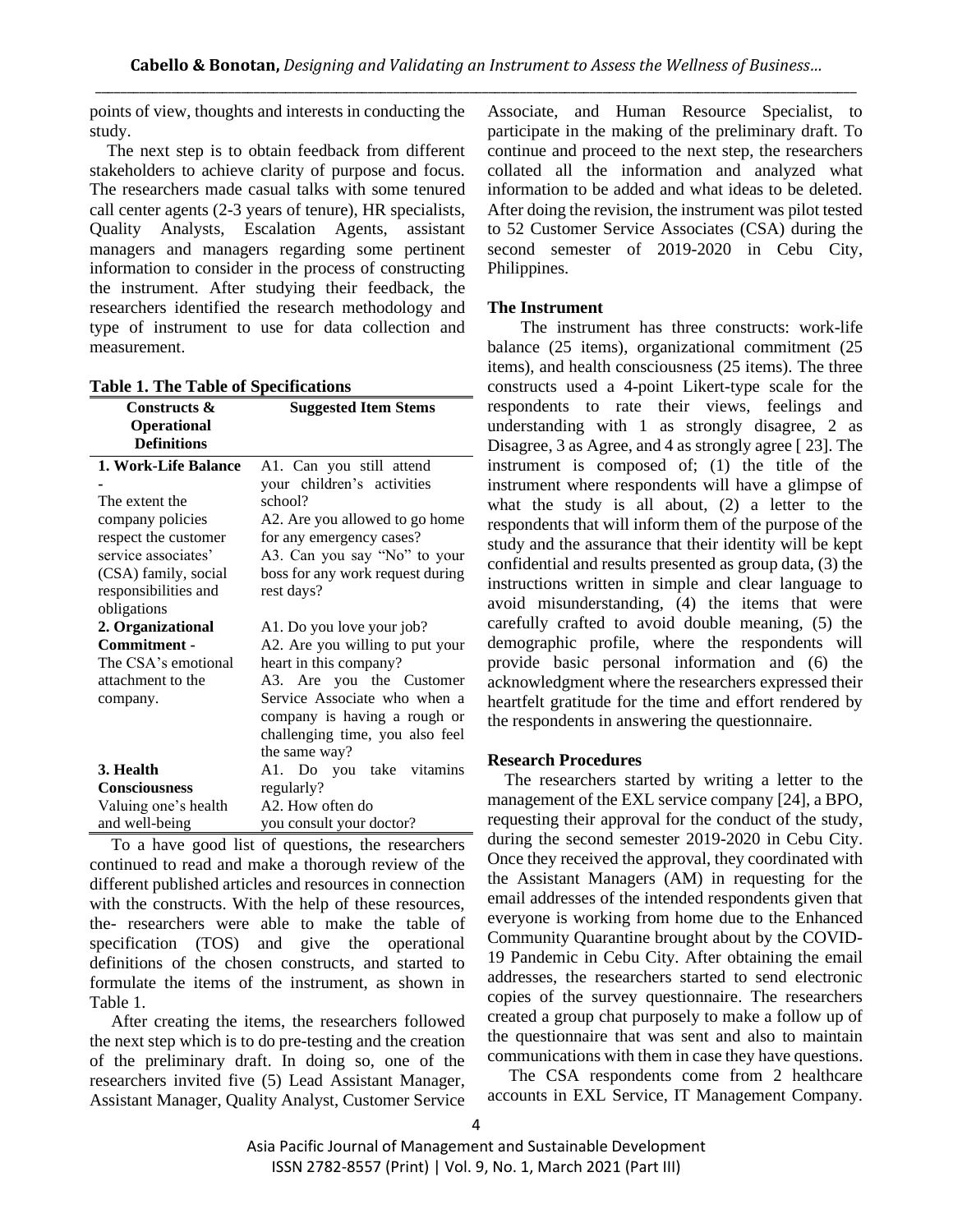EXL Service is known as an American multinational professional services company primarily engaged in operations management and analytics that runs call center industries in global markets [24]. EXL offers healthcare, financial services, insurance, transportation banking, travel, utilities, and logistics services. The company's headquarters is based in New York, USA. They have established two big sites in Cebu City namely The Link Building in Cebu IT Park and 2Quad Building in Ayala Business Park. In the administration of this instrument, the researchers chose The Link Building, Cebu IT Park site for the reason that it has a lot of employees with flexible working schedules and it is also more accessible to the lead researcher.

 When the respondents submitted back the questionnaires, the researchers started to encode the data using the Statistical Package for Social Sciences (SPSS) to determine Cronbach's Alpha for reliability and Factor Analysis for the construct validation.

## **The Validation**

 Colton and Covert as cited by Soroño-Gagani and Bonotan [22] recommended that in order to produce valid and reliable data, the instrument must establish evidences of validity such as face validity, content validity, and construct validity; as well as reliability.

Face validity is determined on the basis of examining the appearance of the instrument whether the items really measure what they intend to measure [25]. To establish evidence of face validity, the researchers conducted interviews with content experts, human resource specialists, and leaders in the top management. Feedback from these resource persons were considered to enhance the items in the instrument to consider the different facets of the three constructs [25].

 Content validity requires content experts to help the instrument designers determine whether the items are representative based on the operational or measurable definitions of the constructs [26]. In this process, content experts such as the human resource specialists and assistant managers were consulted prior to the pre-testing of the instrument. Moreover, articles and published studies in line with the three constructs were revisited in making sure that the instrument encompassed all the necessary dimensions.

 Construct validation was conducted to gather evidence showing a strong relationship among the items in the instrument [27]. Such evidence could be produced through item and factor analyses. To determine the underlying factors, Exploratory Factor Analysis (EFA) was conducted. The determination of these items that are considered representative of a specific factor was supported by the Eigenvalues values greater than 1.00. Specifically, the Principal Component Analysis (PCA) as the extraction method was used [28].

 Further, the reliability of the instrument was determined using Cronbach's alpha coefficient value of at least 0.800 for item analysis which was calculated using SPSS [29]. Reliability refers to the consistency of an instrument to produce the same information over a period of time on different occasions it is administered [29].

## **RESULTS AND DISCUSSION**

 Using the reliability statistics and item-total statistics for reliability analysis, the results for the first round of pilot testing of the instrument shown in Table 2 revealed that in Work-life balance (WLB), Organizational Commitment (OC) and Health Consciousness (HC), 3 of the 25 items had coefficients of "Cronbach's alpha if item deleted" greater than their overall Cronbach's alpha of 0.859, 0.864 and 0.828 respectively. These figures helped the instrument designers decide to delete the 3 items making it a total of 66 items enlisted in the item survey questionnaire with the composition of 22 items in each construct.

## Table 2. First Round of Pilot Testing Results for Reliability

| Constructs                   | Cronbach's<br>Alpha | No. of<br>Items | No. of<br>Items |
|------------------------------|---------------------|-----------------|-----------------|
|                              |                     |                 | deleted         |
| Work-Life Balance            | 0.859               | 25              |                 |
| Organizational<br>Commitment | 0.864               | 25              | 3               |
| Health                       | 0.828               | 25              | 3               |
| Consciousness                |                     |                 |                 |

After deleting 3 items in each construct, there's no "Cronbach's alpha if item deleted" greater than their overall Cronbach's alpha which is Work-Life Balance (0.874), Organizational Commitment (0.874), and Health Consciousness (0.850) shown in Table 3. This means that the 3 constructs are very reliable.

The Cronbach's alpha of Work-Life Balance, Organizational Commitment and Health Consciousness are all 0.85 and above. This means that the 3 constructs are very reliable as shown in Table 3.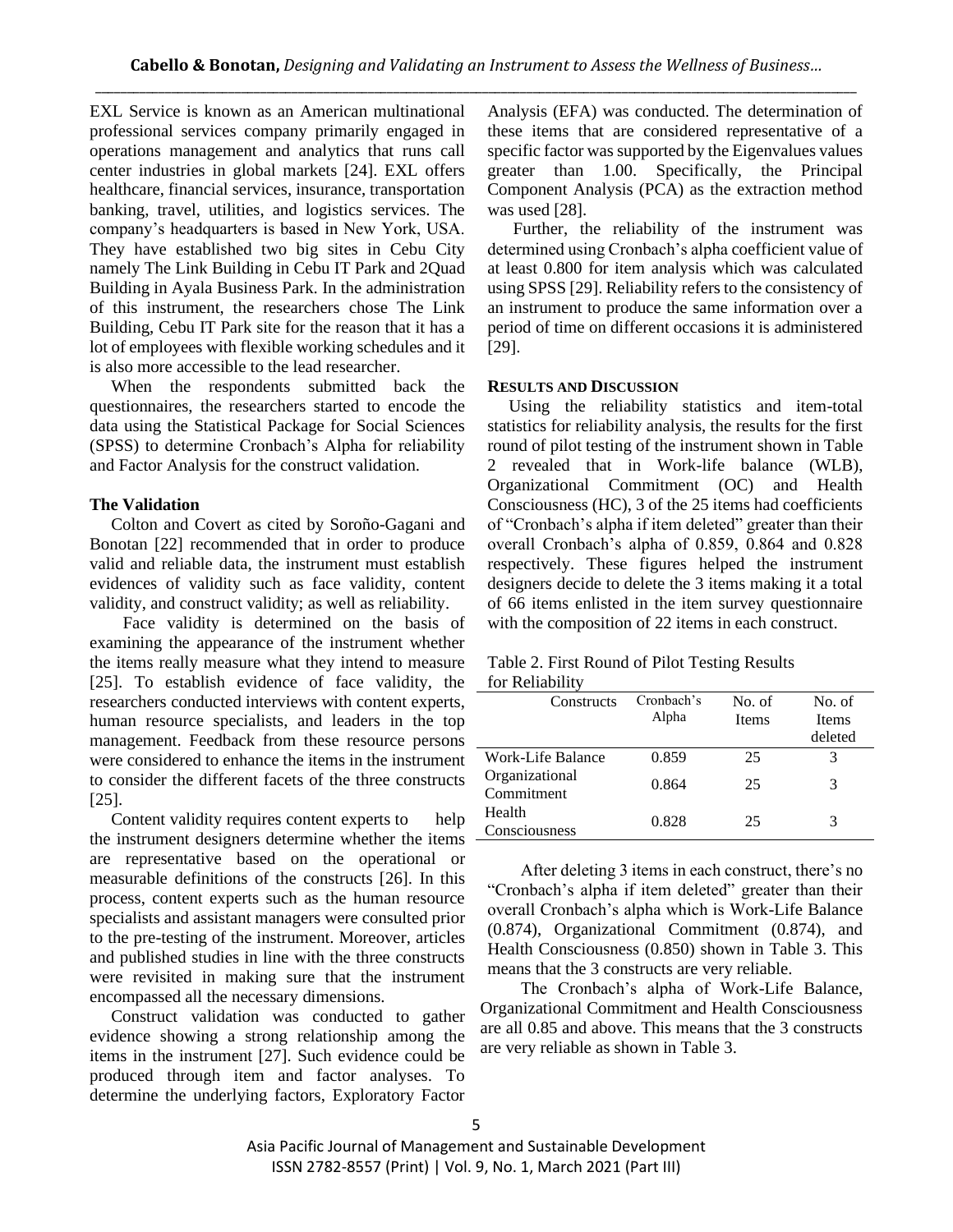| Lavie 5. Second Kound of Fifter Festing for Kenability |            |        |              |
|--------------------------------------------------------|------------|--------|--------------|
| Constructs                                             | Cronbach's | No. of | No. of Items |
|                                                        | Alpha      | Items  | deleted      |
| Work-Life                                              | 0.874      | 22     |              |
| Balance                                                |            |        |              |
| Organizational                                         | 0.874      | 22     |              |
| Commitment                                             |            |        |              |
| Health                                                 | 0.850      | 22     |              |
| Consciousness                                          |            |        |              |

Table 3. Second Round of Pilot Testing for Reliability

The data from the 3 constructs were examined using the Exploratory Factor Analysis (EFA) to test whether they are factorable. Kaiser-Meyer-Olkin Measure (KMO) of Sampling Adequacy was used to determine the data suitability. As a rule of thumb, when the value of KMO is greater than 0.5, the sample size is confirmed adequate and the construct is considered suited for factor analysis and [28].

Results revealed that Work-Life Balance (WLB) has  $KMO = 0.56$ ; Organizational Commitment (OC)'s  $KMO = 0.58$  and Health Consciousness (HC)'s  $KMO =$ 0.54. This means that the 3 constructs have sampling adequacy and are suited for factor analysis.

In the study of Yusuf in 2018, Work-life Balance was found to be suitable in verifying the data comparison among the BPO customer service associates using t-test. The study concludes that Work-life balance is essential in attaining job satisfaction [31]. Further, the findings of research studies of Singh and Ghosh in 2018 demonstrated that in BPO sector, the employee commitment and motivation have a significant positive relationship and an overall 35.6% impact on organizational commitment [32]. While Amit, Ultra & Song, in their studies in 2020, confirmed the value of health consciousness in the BPO industry with their findings on occupational health outcomes among customer service associates [33].

These literatures corroborated to the current study where work-life balance, organizational commitment, and health consciousness are important constructs in developing a questionnaire that will assess the wellness of customer service associates and prevent high rate of attrition or turnover intention.

Table 4 shows the determination of items that are considered representative of a particular factor for Work-Life Balance based on the Eigenvalues greater than 1.00. Exploratory Factor Analysis yielded 7 factor solutions with 22 retained items. The seven (7) identified domains/factors are (1) Self-management and Development, (2) Managing Stress, (3) Family Involvement, (4) Job Gratification, (5) Managing Fun and Leisure, (6) Work Management and (7) Time Management. The cumulative percentage of variance is

75.61% for the Work-Life balance, a very acceptable measure. This means that the variability of the construct is adequately captured by the variations of the seven (7) factors and thus confirmed the validity acceptability of the Work-life balance factors.

| Table 4. Initial Eigenvalues for Work-Life Balance |  |  |
|----------------------------------------------------|--|--|
|----------------------------------------------------|--|--|

| <b>Components</b>           | <b>Total</b><br><b>Eigenvalues</b> | <b>Cumulative</b><br>Percentage of |
|-----------------------------|------------------------------------|------------------------------------|
|                             |                                    | Variance                           |
| 1. Self-management and      | 7.539                              | 30.156                             |
| Development (SMD)           |                                    |                                    |
| 2. Managing Stress (MS)     | 3.813                              | 45.407                             |
| 3. Family Involvement (FI)  | 1.949                              | 53.203                             |
| 4. Job Gratification (JG)   | 1.600                              | 59.605                             |
| 5. Managing Fun and Leisure | 1.442                              | 65.371                             |
| (MFL)                       |                                    |                                    |
| 6. Work Management (WM)     | 1.206                              | 70.194                             |
| 7. Time Management (TM)     | 1.105                              | 75.612                             |

The study of Mathur in 2018 [34] highlighted the different recommendations in improving the policies in work-life balance such as: work from home, childcare facilities and policies, flexi work environment, and work-life balance trainings and programs. These policies were encouraged to be part of the organization as benefits of a BPO worker in order for them to be motivated [34].

 Stanley in 2019 discussed the reason why the level of attrition rate is very alarming and needs attention with estimated 48% in voice-based processes and 26% in non-voice processes. With the gap that was established in the study, Stanley elicited the factors contributing to the high attrition rate and one of those factors is the lack of work-life balance in the industry [35].

 Table 5 shows the Rotated Component Matrix after applying the Varimax Rotation method with Kaiser Normalization, capturing a cumulative variance of 75.61 % of the variability of the construct – Work-Life Balance, a very acceptable value. The retained items were grouped based on their factor loadings. In terms of rank, Self-Management and Development emerges first, contributing to 30% of the variability of the Work-Life Balance, with 7 items; followed by Management of Stress contributing to 15% of the variability, with 4 items; Family Involvement contributing to 8% of the variability, with 3 items; Job Gratification contributing to 6.4 % of the variability, with 3 items; Managing Fun & Leisure contributing to 5.8% of the variability; Work Management and Time Management, contributing 5% to the variability of Work-Life Balance with only have 1 item each.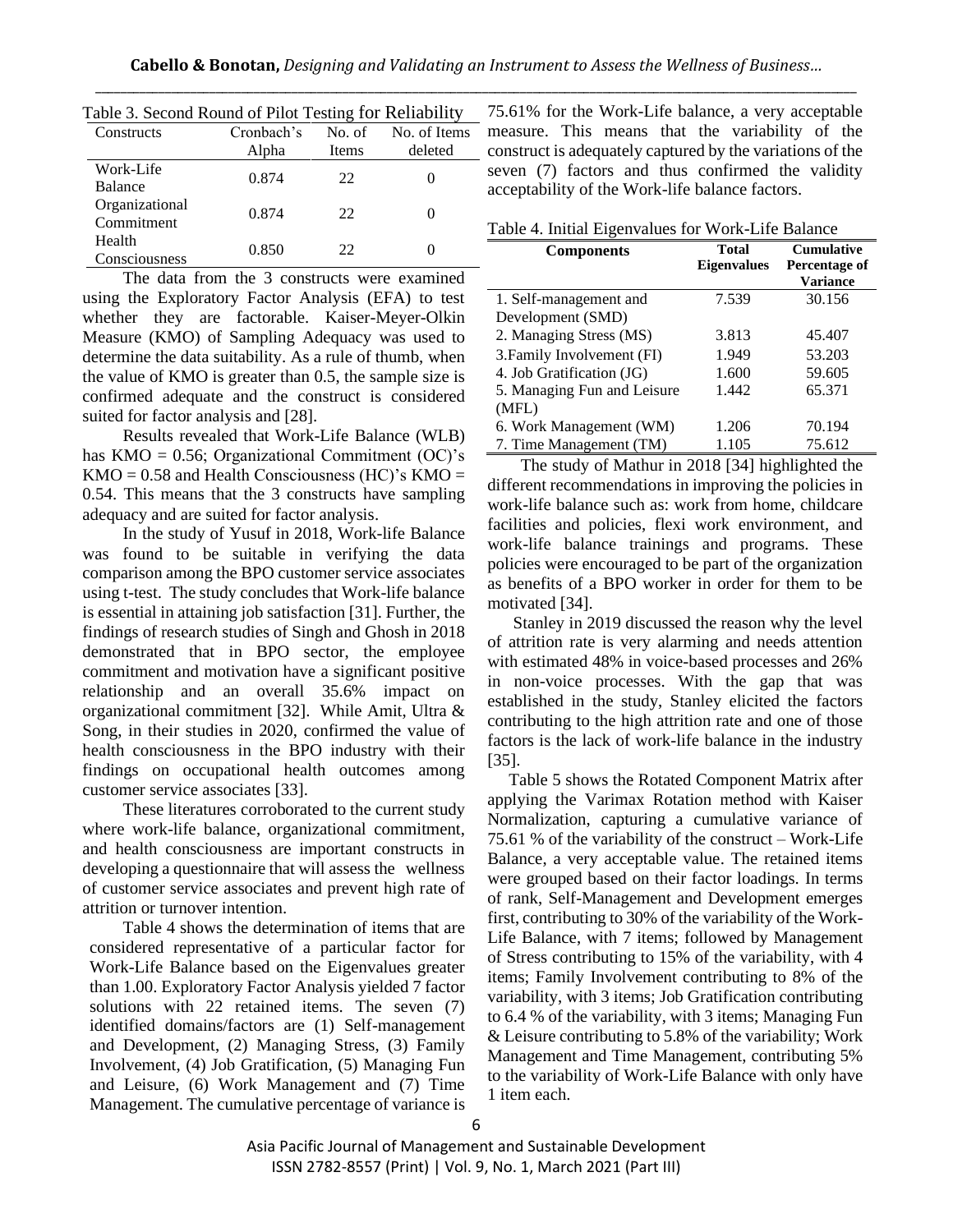| Table 5. Rotated Component Matrix for Work-life Balance<br><b>Items</b> |            |           |       | <b>Components</b> |            |           |       |
|-------------------------------------------------------------------------|------------|-----------|-------|-------------------|------------|-----------|-------|
|                                                                         | <b>SMD</b> | <b>MS</b> | FI    | JG                | <b>MFL</b> | <b>WM</b> | TM    |
| 1. personal needs are sustained                                         | 0.927      |           |       |                   |            |           |       |
| 2. I find it hard to relax on a holiday.                                | 0.757      |           |       |                   |            |           |       |
| 3. I work more than I think is reasonable.                              | 0.756      |           |       |                   |            |           |       |
| 4. company understands CSA's undertakings                               | 0.647      |           |       |                   |            |           |       |
| 5. reserves at least 30 minutes of "me-time"                            | 0.578      |           |       |                   |            |           |       |
| 6. don't bring workloads at home                                        | 0.552      |           |       |                   |            |           |       |
| 7. set boundaries between work and life                                 | 0.571      |           |       |                   |            |           |       |
| 8. job is satisfying                                                    |            | 0.777     |       |                   |            |           |       |
| 9. job is not stressful                                                 |            | 0.715     |       |                   |            |           |       |
| 10. enough time to relax                                                |            | 0.678     |       |                   |            |           |       |
| 11. always being challenge                                              |            | 0.545     |       |                   |            |           |       |
| 12. I have time to eat with my family.                                  |            |           | 0.978 |                   |            |           |       |
| 13. attend meetings such as PTA in school                               |            |           | 0.691 |                   |            |           |       |
| 14. spend my off with friends and family                                |            |           | 0.591 |                   |            |           |       |
| 15. job is rewarding                                                    |            |           |       | 0.978             |            |           |       |
| 16. prioritize my job over my family                                    |            |           |       | 0.916             |            |           |       |
| 17. satisfied with my current working hours                             |            |           |       | 0.773             |            |           |       |
| 18. still go to mall whenever I want                                    |            |           |       |                   | 0.978      |           |       |
| 19. take 3-day full vacation within 6 months                            |            |           |       |                   | 0.747      |           |       |
| 20. find time doing my hobbies and interests                            |            |           |       |                   | 0.689      |           |       |
| 21. family-like environment at work.                                    |            |           |       |                   |            | 0.706     |       |
| 22. reschedule my lunch to finish my work                               |            |           |       |                   |            |           | 0.738 |

 Table 6 shows the determination of items that reduces the construct Organizational Commitment into 9 factors based on the Eigenvalues greater than 1.00. Exploratory Factor Analysis yielded 9 factor solutions with 22 retained items. These nine (9) identified factors are (1) Employee's Emotional Attachment, (2) Employee Engagement, (3) Company's Reputation and Integrity, (4) Moral Obligation, (5) Employer's Compliance to Policy, (6) Employee's Awareness to Contract, (7) Employee's Recognition, (8) Work Environment and (9) Spirit of Camaraderie among colleagues. The cumulative percentage of variance of 78.91% of Organizational Commitment are captured by the variations of these nine (9) factors which thus renders the construct, Organizational Commitment, valid.

 Amit and Marticio in 2020 concluded in their study that the highest Affective Commitment showed to those customer service associates with 1-5 years of stay is continuance. Furthermore, among the three components in organizational commitment, continuance was found to be the most prevalent among the BPO workers. It was also concluded in their study that demographic profile affects organizational commitment [36].

 While Ariola's study in 2017 found out that BPO industry does not entail monotonous acquisition of skills but rather require complex skills, and so, organizational commitment among the respondents, is high. The results of the study further showed that attrition was considered as a main concern for sustainability, problem that calls for collaboration of efforts of the government and other private sectors in formulating programs and initiatives [37].

| Component                                       | <b>Total Eigenvalues</b> | <b>Cumulative % Variance</b> |
|-------------------------------------------------|--------------------------|------------------------------|
| 1. Employee's Emotional Attachment (EEA)        | 6.829                    | 27.315                       |
| 2. Employee Engagement (EE)                     | 2.935                    | 39.055                       |
| 3. Company's Reputation and Integrity (CRI)     | 2.21                     | 47.894                       |
| 4. Moral Obligation (MO)                        | 1.631                    | 54.419                       |
| 5. Employer's Compliance to Policy (ECP)        | 1.573                    | 60.712                       |
| 6. Employee's Awareness to Contract (EAC)       | 1.238                    | 65.663                       |
| 7. Employee's Recognition (ER)                  | 1.176                    | 70.368                       |
| 8. Work Environment (WE)                        | 1.086                    | 74.71                        |
| 9. Spirit of Camaraderie among Colleagues (SCC) | 1.050                    | 78.911                       |

Table 6. Initial Eigenvalues for Organizational Commitment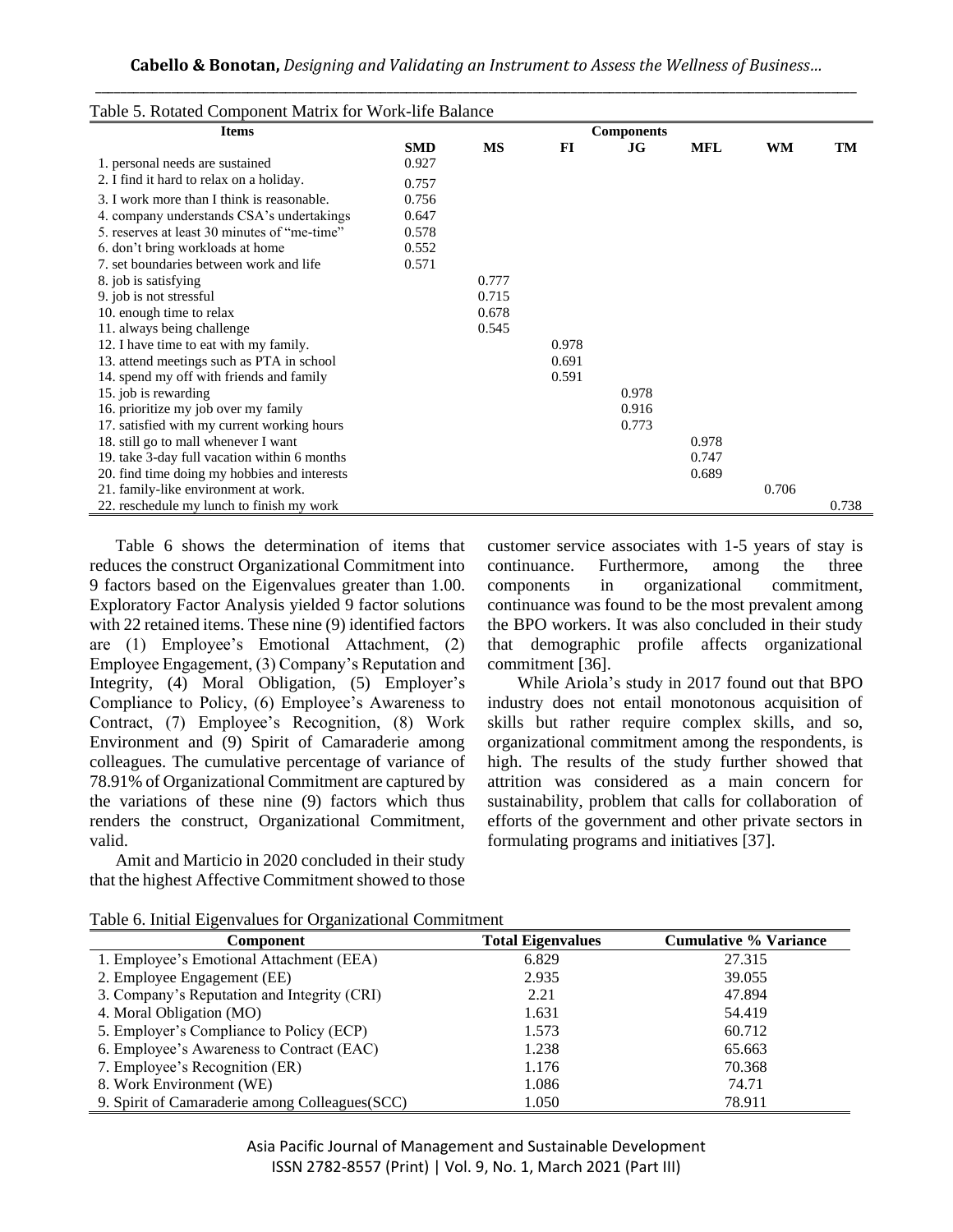| Table 7. Rotated Component Matrix for Organizational Commitment                   |            |       |            |                |                   |            |       |       |           |
|-----------------------------------------------------------------------------------|------------|-------|------------|----------------|-------------------|------------|-------|-------|-----------|
| <b>Items</b>                                                                      |            |       |            |                | <b>Components</b> |            |       |       |           |
|                                                                                   | <b>EEA</b> | EE    | <b>CRI</b> | M <sub>O</sub> | <b>ECP</b>        | <b>EAC</b> | WE    | ER    | <b>SC</b> |
| 1. I love my job.                                                                 | 0.766      |       |            |                |                   |            |       |       |           |
| 2. willing to put my heart in this company                                        | 0.721      |       |            |                |                   |            |       |       |           |
| 3. I care about the company.                                                      | 0.719      |       |            |                |                   |            |       |       |           |
| 4. emotionally attached                                                           | 0.718      |       |            |                |                   |            |       |       |           |
| 5. contribute to thrive                                                           | 0.695      |       |            |                |                   |            |       |       |           |
| 6. feel the company's burden                                                      | 0.645      |       |            |                |                   |            |       |       |           |
| 7. develop my potentials                                                          |            | 0.669 |            |                |                   |            |       |       |           |
| 8. I think that millennial nowadays move from<br>one company to another.          |            | 0.641 |            |                |                   |            |       |       |           |
| 9. hones my potentials.                                                           |            | 0.640 |            |                |                   |            |       |       |           |
| 10. recommend to my friends                                                       |            |       | 0.768      |                |                   |            |       |       |           |
| 11. established company's morale                                                  |            |       | 0.750      |                |                   |            |       |       |           |
| 12. enjoy sharing the best practices                                              |            |       | 0.727      |                |                   |            |       |       |           |
| 13. Hopping from one call center to another<br>doesn't seem to be ethical for me. |            |       |            | 0.837          |                   |            |       |       |           |
| 14. If a company offers a better job, I don't feel                                |            |       |            |                |                   |            |       |       |           |
| accepting it because I think it's unethical.                                      |            |       |            | 0.797          |                   |            |       |       |           |
| 15. easy to adopt                                                                 |            |       |            |                | 0.738             |            |       |       |           |
| 16. I believe pay dispute matters                                                 |            |       |            |                | 0.676             |            |       |       |           |
| 17. I am committed to stay.                                                       |            |       |            |                |                   | 0.756      |       |       |           |
| 18. understand the job                                                            |            |       |            |                |                   | 0.632      |       |       |           |
| 19. good place to work                                                            |            |       |            |                |                   |            | 0.741 |       |           |
| 20. leaders affect employee's commitment                                          |            |       |            |                |                   |            | 0.682 |       |           |
| 21. willingness to put extra effort to help this                                  |            |       |            |                |                   |            |       | 0.614 |           |
| company                                                                           |            |       |            |                |                   |            |       |       |           |
| 22. strong sense of acceptance                                                    |            |       |            |                |                   |            |       |       | 0.564     |

**Cabello & Bonotan,** *Designing and Validating an Instrument to Assess the Wellness of Business…* \_\_\_\_\_\_\_\_\_\_\_\_\_\_\_\_\_\_\_\_\_\_\_\_\_\_\_\_\_\_\_\_\_\_\_\_\_\_\_\_\_\_\_\_\_\_\_\_\_\_\_\_\_\_\_\_\_\_\_\_\_\_\_\_\_\_\_\_\_\_\_\_\_\_\_\_\_\_\_\_\_\_\_\_\_\_\_\_\_\_\_\_\_\_\_\_\_\_\_\_\_\_\_\_\_\_\_\_\_\_\_\_\_\_\_\_\_\_\_\_

 Table 7 shows the Rotated Component Matrix after applying the Varimax Rotation method with Kaiser Normalization, capturing a cumulative variance of 78.91 % of the variability of the construct – Organizational Commitment. The retained items were grouped based on their factor loadings. It is evident that most of the items or 6

out of 22 items are under EEA. This is followed by EE and CRI with 3 items each. 4 factor solutions such as MO, ECP, EAC and ER garnered 2 items each while the remaining 2 factor solutions which are the WE and the SCC among colleagues have 1 item each.

 Anitha in her study in 2016 on the role of organizational culture and employee commitment in employee retention, confirmed that the main reason why employees stay in the organization is because of the benefits they are receiving from the company. While in Chawla &Sondhi's study in 2019, the results of the logit regression for BPO executives, led to the conclusion that the higher the commitment of the employees, the lower the attrition rate or turnover intention [39].

Further, the result of the Initial Eigenvalues for organizational commitment is supported by the study of Ramani in 2019 that employee engagement and emotional attachment to the company have an impact of why the BPO executives stay and thrive [40].

Table 8 shows the determination of items that are considered representative of a particular factor for Health Consciousness based on the Eigenvalues greater than 1.00. Exploratory Factor Analysis yielded 9 factor solutions with 22 retained items. The nine (9) identified domains/factors are (1) Engagement in Healthy Practice, (2) Psychological Attention to One's Health, (3) Healthy Mindset, (4) Healthy Options, (5) Attitude towards Health, (6) Personal Motivation, (7) Health Awareness and Information, (8) Health Behavior and (9) Health Intervention. The cumulative percentage of variance using these seven (7) factors was 75.47% which means that the 75.47% of the variations of the construct, Health consciousness, can be explained by the variations of these 9 factors and thus, renders the construct valid.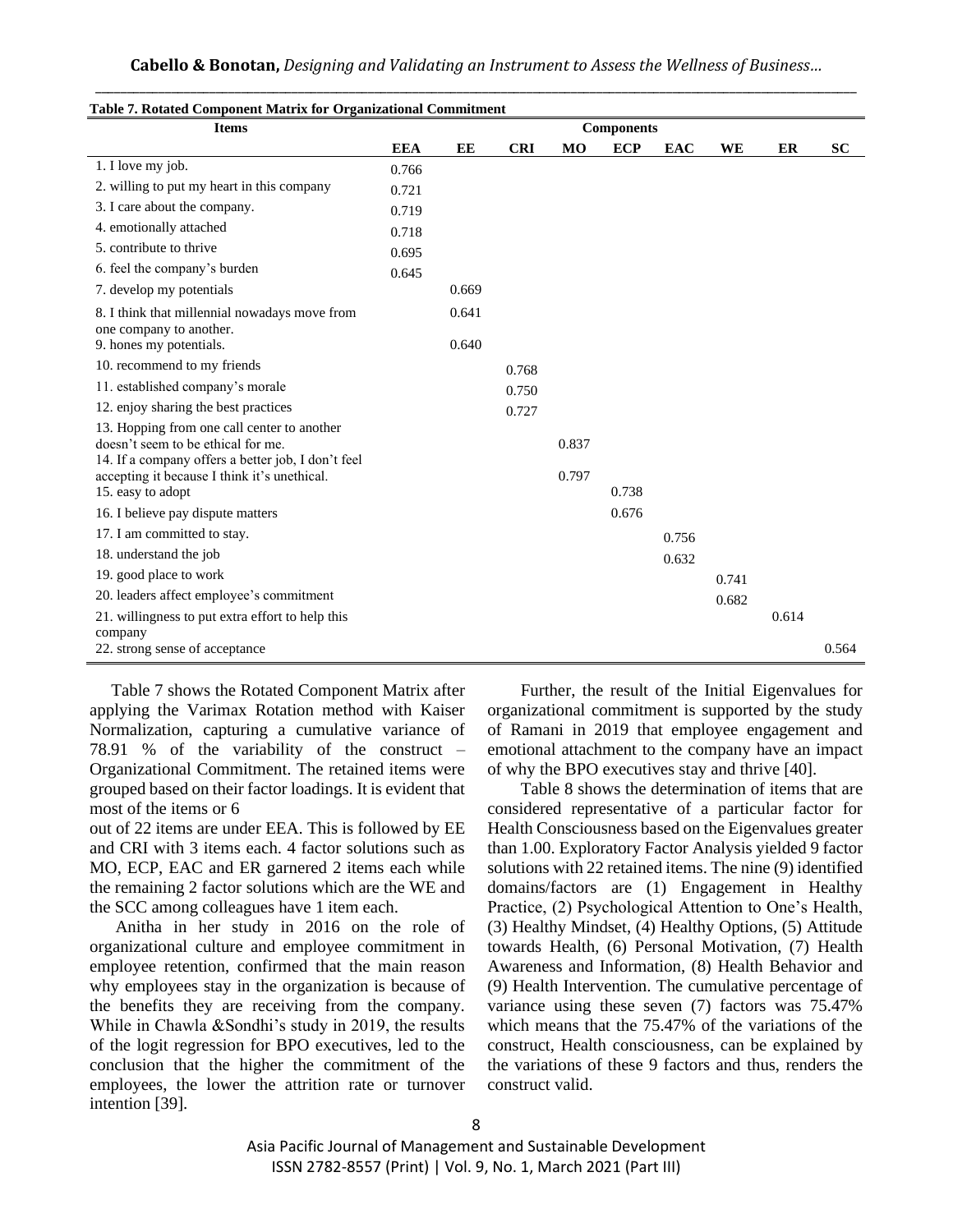| <b>Components</b>             | <b>Total</b>       | <b>Cumulative</b> |
|-------------------------------|--------------------|-------------------|
|                               | <b>Eigenvalues</b> | $\frac{0}{0}$     |
| 1. Engagement in Healthy      |                    | 23.992            |
| Practice (EHP)                | 5.998              |                   |
| 2. Psychological Attention to |                    | 33.08             |
| One's Health (PAOH)           | 2.272              |                   |
| 3. Healthy Mindset (HM)       | 1.909              | 40.716            |
| 4. Healthy Options (HO)       | 1.796              | 47.901            |
| 5. Attitude towards Health    |                    | 54.457            |
| (AH)                          | 1.639              |                   |
| 6. Health Awareness and       |                    | 60.029            |
| Information (HAI)             | 1.393              |                   |
| 7. Personal Motivation (PM)   | 1.362              | 65.479            |
| 8. Health Behavior (HB)       | 1.195              | 70.26             |
| 9. Health Intervention (HI)   | 1.054              | 75.474            |

**Table 8. Initial Eigenvalues for Health Consciousness**

In the study of Campo et al., in 2017 [41], the three problems identified in the BPO sector, were: (1) health hazards, (2) health system, and (3) health outcomes. Further, the study elaborated a decision matrix criterion. This is very helpful in creating programs and initiatives for purposes of employee retention. While in the comparative analysis of Chawdhary in 2019 on attrition and retention of employees in BPO sectors, health issue was one of the major reasons, why customer service associates leave. Hence, BPO industries are enjoined to consider providing healthcare benefits to the employees [42].

Table 9 shows the Rotated Component Matrix after applying the Varimax Rotation method with Kaiser Normalization, capturing a cumulative variance of 75.47 % of the variability of the construct – Health Consciousness. The retained items were grouped based on their factor loadings. It is apparent that most of the items or 6 out of 22 items are under EHP. This is followed by PAOH and HM with 3 items. Three factor solutions such as HO, AH and HAI garnered 2 items each while the remaining three factor solutions having 1 item each are PM, HB and HI.

The study of Rao (2018) [43] recommended that in order to avoid the health-related issues and diseases, it is expedient for the BPO companies to conduct frequent health check-ups among its customer service associates or the engagement in healthy practice (EHP). Further, the study suggested creating initiatives related to health education, included in health awareness and information (HAI) that will help the BPO workers avoid health risks, exhibiting healthy mindset (HM) and positive attitude towards hewalth (AH). This study is shown to be aligned with the 9 components in Health Consciousness extracted during the factor analysis, engagement in healthy practice.

|  |  |  |  |  |  | <b>Table 9. Rotated Component Matrix for Health Consciousness</b> |
|--|--|--|--|--|--|-------------------------------------------------------------------|
|--|--|--|--|--|--|-------------------------------------------------------------------|

| <b>Items</b>                        | <b>Components</b> |             |           |       |       |            |           |      |              |
|-------------------------------------|-------------------|-------------|-----------|-------|-------|------------|-----------|------|--------------|
|                                     | <b>EHP</b>        | <b>PAOH</b> | <b>HM</b> | HO    | AH    | <b>HAI</b> | <b>PM</b> | H B  | $\mathbf{H}$ |
| 1. do everything to stay healthy    | 0.821             |             |           |       |       |            |           |      |              |
| 2. reserve an hour to exercise      | 0.806             |             |           |       |       |            |           |      |              |
| 3. consult a doctor right away      | 0.767             |             |           |       |       |            |           |      |              |
| 4. take a bath every day            | 0.717             |             |           |       |       |            |           |      |              |
| 5. usually go to gym                | 0.665             |             |           |       |       |            |           |      |              |
| 6. work out                         | 0.606             |             |           |       |       |            |           |      |              |
| 7. can't sleep during daytime       |                   | 0.816       |           |       |       |            |           |      |              |
| 8. body clock is disturbed          |                   | 0.743       |           |       |       |            |           |      |              |
| 9. stress free job                  |                   | 0.675       |           |       |       |            |           |      |              |
| 10. deal with toxic people          |                   |             | 0.803     |       |       |            |           |      |              |
| 11. feeling unhealthy               |                   |             | 0.741     |       |       |            |           |      |              |
| 12. health conscious person         |                   |             |           |       |       |            |           |      |              |
| 13. health is wealth                |                   |             | 0.730     |       |       |            |           |      |              |
| 14. eat what I like                 |                   |             |           | 0.807 |       |            |           |      |              |
| 15. feel the guilt when eating      |                   |             |           |       |       |            |           |      |              |
| unhealthy food                      |                   |             |           | 0.783 |       |            |           |      |              |
| 16. dwell less towards health       |                   |             |           |       | 0.758 |            |           |      |              |
| 17. other people pay more attention |                   |             |           |       | 0.819 |            |           |      |              |
| to heath than I do                  |                   |             |           |       |       |            |           |      |              |
| 18. read a lot of information       |                   |             |           |       |       | 0.810      |           |      |              |
| 19. aware that health is at risk    |                   |             |           |       |       | 0.730      |           |      |              |
| 20. toxic account                   |                   |             |           |       |       |            | 0.723     |      |              |
| 21. feel sick                       |                   |             |           |       |       |            |           | 0.86 |              |
| 22. I sometimes meditate.           |                   |             |           |       |       |            |           |      | 0.63         |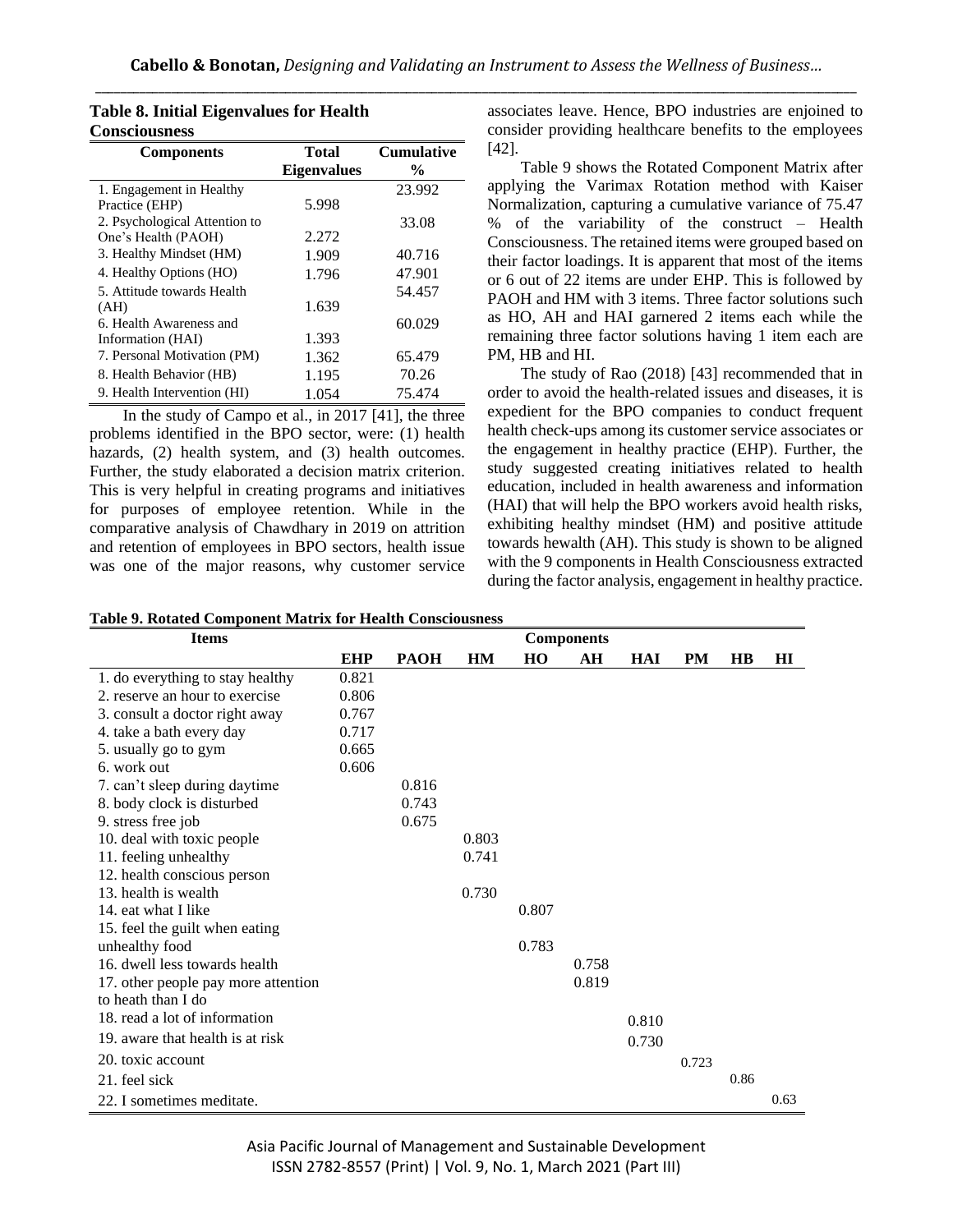# **CONCLUSION AND RECOMMENDATION**

 The rigorous process of designing, validating, and testing the reliability of the instrument, specifically the Customer Service Associates Wellness Questionnaire (CSAWQ), in terms of the three (3) constructs: worklife balance (WLB), organizational commitment (OC) and health consciousness (HC), has been rigorously accomplished, following the scientific process of instrument construction of Colton & Covert [23]. The newly designed instrument was pilot tested and evidence abound of its high reliability, through high Cronbach's alpha coefficient values in all three constructs. Evidence also showed that aside from the instrument's face and content validity, it also has high construct validity through factor analysis tests. With the evidence, the researchers conclude that there is sufficient proof that the new instrument is valid and reliable.

 The researchers therefore recommend that this instrument be utilized by the BPO employers and management to assess the wellness of their employees in terms of work-life balance (WLB), organizational commitment (OC) and health consciousness (HC). In this way, they will be able to determine the status and concerns of their employees in terms of these three (3) constructs. They are, thus, in a position to implement intervention or developmental programs or training and workshops to curb employee attrition and assist their customer service associates (CSA) to survive, thrive and flourish in the BPO companies.

### **REFERENCES**

- [1] Martin, R. (2005). The power of happiness. *Rotman Magazine Spring*. Retrieved from www.rogerlmartin.com on October 18, 2020.
- [2] Culibrk, J., Delic, M., Mitrovic, S., & Culibrk, D. (2018, February 16). Job satisfaction, organizational commitment & job involvement: The mediating role of a job involvement. *Frontiers in Psychology*. Retrieved from http:// frontiersin.org. on October 2, 2020. doi:10.3389/fpsyg.2018.00132
- [3] Reyes, G., Medrano, B., & Paradero, M. (n.d.)**.** Employees' job satisfaction and working conditions in the business process outsourcing (BPO) industry at Ortigas Center, Pasig City**.** *International Review of Humanities and Scientific Research*. Retrieved from [www.irhsr.org](http://www.irhsr.org/) on February 26, 2020.
- [4] Employee wellness vs. employee wellbeing: What's the difference? (2020, February 17). Retrieved from www.allthingstalent.org on Oct 19, 2020.
- [5] Aazami, S., Shamsuddin, K., Akmal, S., & Azami, G. (2015 July-Aug). The relationship between job satisfaction and psychological/physical health among

Malaysian working women. *Malays Journal of Medical Science, 22*(4), 40-46.

- [6] Bisk (n.d.) Importance of job satisfaction in the workplace. Retrieved from [www.villanovau.com](http://www.villanovau.com/) on October 10, 2020.
- [7] Hamilton, L., & Webster, P. (2018). *The international business environment*. NY: Oxford University Press.
- [8] Delle-Vergini, S. (2018). Missing in action: Implications for the management of employees working from home in the Philippines' BPO industry. Retrieved from www.researchgate.net on April 22, 2020.
- [9] Rodriguez, A., Vásquez, A., & Menéndez de Ascencio, D. L. (2017). *The influence of the spoken interaction with English native speakers in the English pronunciation of the personnel working in San Salvador-Based Call-Centers* (Doctoral dissertation, Universidad de El Salvador). Retrieved from [www.ri.ues.edu.sv](http://www.ri.ues.edu.sv/) on April 28, 2020
- [10] Santos, S. J. N., & Caballero, R. T. (2019, Sep). Work life balance as mediator between counterproductive work behavior and turnover intention among employees working in a BPO company in Metro Manila. *International Journal of Advanced Research & Publications, 3*(9), 24-44.
- [11] Clarke, cited in Lazar, I., Osoian, C., & Ratiu, P. (2010). The role of work-life balance practices in order to improve organizational performance*. European Research Studies, 13*(1), 201-213.
- [12] Work-life balance. Retrieved from skillsyouneed.com on October 10, 2020.
- [13] Work -life balance and stress management. Retrieved from www.maxwell.cz on October 11, 2020.
- [14] Bird, J. Cited in Lazar, I., Osoian, C. & Ratiu, P. (2010). The role of work-life balance practices in order to improve organizational performance*. European Research Studies, 13*(1), 201-213.
- [15] Fazili, A. I., & Khan, O. F. (2017). A study on the impact of ICT on work life balance. *Life Science Journal*, *14*(5), 1-4.
- [16] Al-Jabari, B., &Ghazzawi, I. (2019). Organizational commitment: A review of the conceptual and empirical literature and a research Agenda. *International Leadership Journal*, *11*(1).
- [17] Goodman, J. (2019). *Strategic customer service: Managing the customer experience to increase positive word of mouth, build loyalty, and maximize profits*. Retrieved from Ama.com on April 7, 2019.
- [18] Burke, R. J. (2019). Creating psychologically healthy workplaces. *Creating Psychologically Healthy Workplaces*. UK: Cheltenham.
- [19] Rehman, M. F. U. (2019). Evaluation of health risk problems among night shift workers of Aligarh district. *Journal of Emerging Technologies and Innovative Research (JETIR)*, *6*(2), 392-403.